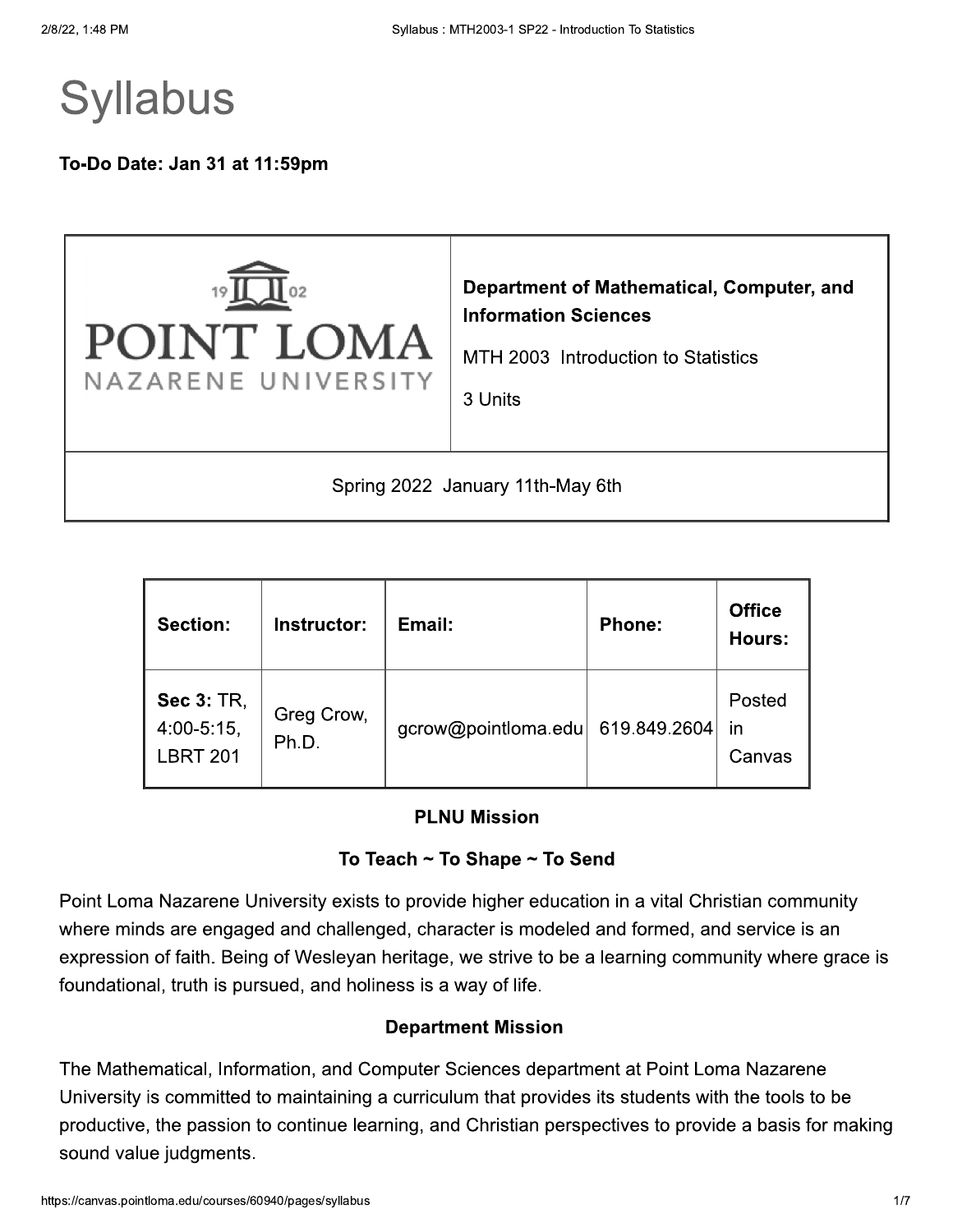### **WELCOME MESSAGE**

I look forward to spending the semester learning statistics with you. You will be amazed at how easy some concepts are to understand, and equally amazed at how challenging some problems are to solve. Please know that your fellow classmates and I will be here to help you through it. Also. persistence and hard work mean a lot more in this class than "intelligence." Put in time and effort and you will succeed. Skip class and homework and you will struggle.

### **COURSE DESCRIPTION**

A first course in statistics for the general student. Description of sample data, probability theory, theoretical frequency distributions, sampling, estimation, and hypothesis testing. Not applicable toward a major in mathematics.

Prerequisite: Mathematics 0099 (or equivalent)

### **COURSE LEARNING OUTCOMES -**

- 1. Students will be able to apply their technical knowledge to solve problems.
- 2. Students will be able to compute measures of central tendency for data.
- 3. Students will be able to compute measures of dispersion for data.
- 4. Students will be able to use statistical methods to test hypotheses.
- 5. Students will be able to understand and create arguments supported by quantitative evidence, and they can clearly communicate those arguments in a variety of formats.

### **REQUIRED TEXTS AND RECOMMENDED STUDY RESOURCES**

- 1. Textbook: The Basic Practice of Statistics, 9<sup>th</sup> ed. by Moore, Notz and Fligner
- 2. Access to Achieve, available through the online access key
- 3. A cheap calculator other than your phone, tablet, pad, or computer (with at least a square root key)
- 4. Laptop or access to a computer with Java enabled in the web browser
- 5. Statistical Software (there are many options for purchase locations, here are examples):
	- o Excel
		- You are entitled to free use of Excel while at PLNU How To install Excel for Free Through PLNU.pdf (https://canvas.pointloma.edu/courses/60943/files/5113521?wrap=1)  $\downarrow$ (https://canvas.pointloma.edu/courses/60943/files/5113521/download?download frd=1)
	- $\circ$  R
		- http://cran.r-project.org/bin/windows/base/ (http://cran.rproject.org/bin/windows/base/) (free)
		- http://cran.r-project.org/bin/macosx/ (http://cran.r-project.org/bin/macosx/)(free)

### **COURSE CREDIT HOUR INFORMATION**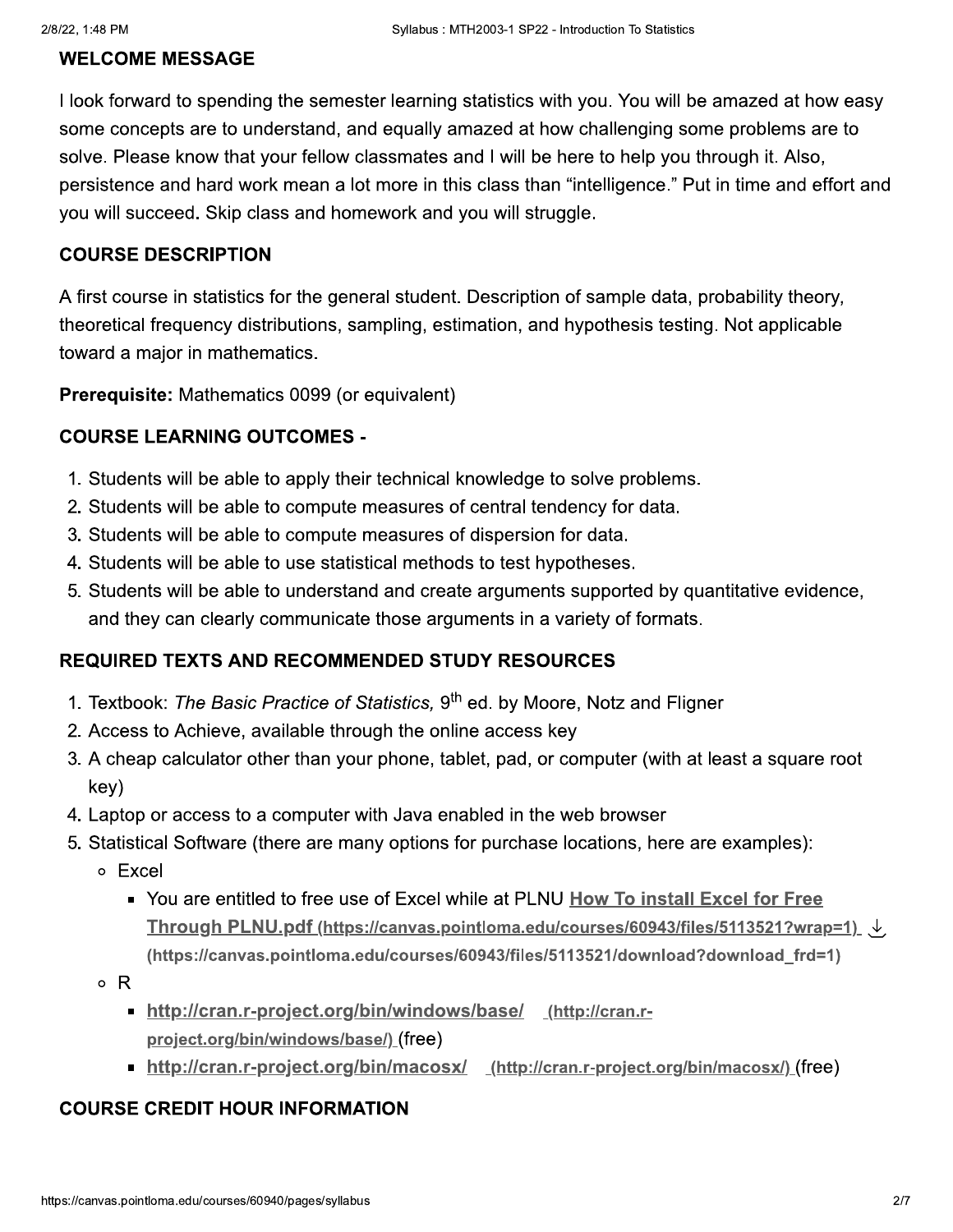In the interest of providing sufficient time to accomplish the stated Course Learning Outcomes, this class meets the PLNU credit hour policy for a 3 unit class delivered over fifteen weeks. Specific details about how the class meets the credit hour requirement can be provided upon request. (Based on 37.5 hours of student engagement per credit hour.)

| Category                    |                           | <b>Time Expectation in</b> |
|-----------------------------|---------------------------|----------------------------|
| Lecture Notes & Activities  | $(10$ at 1 hr. each)      | 10                         |
| Reading Assignments         | (10 at 2 hours each)      | 20                         |
| <b>Online Homework</b>      | (10 at 1 hours each)      | 10                         |
| Written Homework            | (10 at 3 hours each)      | 30                         |
| <b>Weekly Participation</b> | $(15$ at 1.25 hours each) | 18.75                      |
| Labs                        | $(11$ at 2.5 hours each)  | 27.5                       |
| Lab Final Examination       |                           | 1.25                       |
| Two Examinations            | (2 at 1.25 hours each)    | 2.5                        |
| <b>Final Examination</b>    |                           | 2.5                        |
| <b>Total Hours</b>          |                           | 122.5                      |

#### **Distribution of Student Learning Hours**

### **ASSESSMENT AND GRADING**

### **Graded Components**

- Notes and Videos: Every week there are some notes recorded from our online classes last year. Feel free to look at them to help understand any concepts you are having trouble with.
- Weekly Classwork: Attendance at the Monday and Wednesday in person class is required. In these class meetings, we will work on to work on activities and problems. Some classwork may be graded, and some you will get full credit just for attempting.
- Online Homework: This homework will be completed in Achieve, available through the online access key. You will have multiple attempts to complete each problem. I suggest you start before Friday and use our homework class day for any problems you are having trouble solving.
- Written Homework: The homework is designed to allow you to grasp the concepts of Statistics; it is not an end in itself. The homework problems will be taken from the Textbook and hand written on paper. There may also be other activities that are completed as homework. Each homework set will usually be due one week from when it is assigned. Please see the schedule below. Late homework will not be accepted without prior consent or a well-documented emergency beyond your control. Up to a maximum of one homework assignment will be accepted up to 3 days late provided that consent is received from the professor before it is due. Written homework that is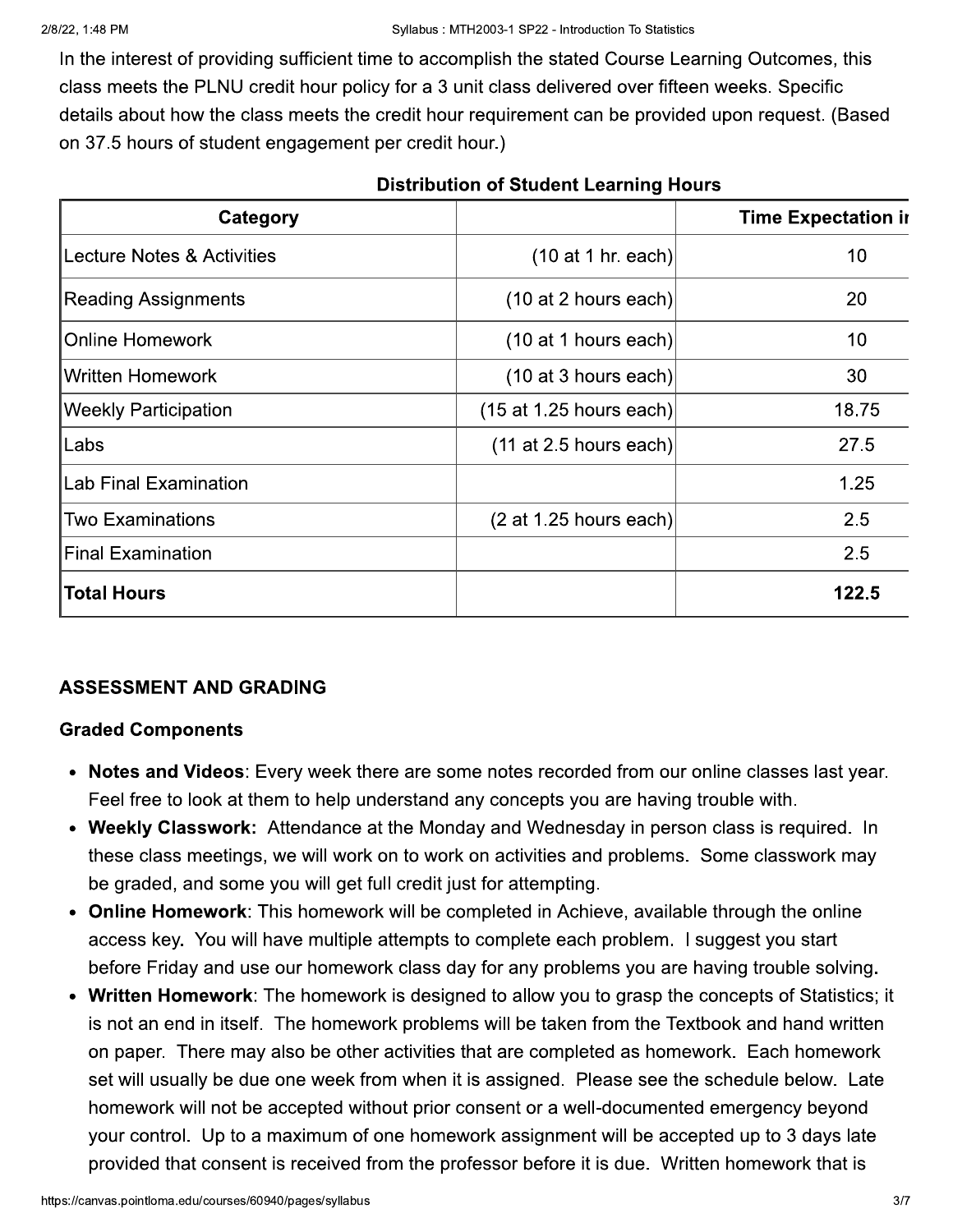submitted late without prior consent will be recorded with a score of zero. The lowest homework score will be dropped prior to computing the final course grade.

In the event that our in person class is prohibited from meeting in person in a given week, please scan or photograph the pages, and upload the file to Canvas as a .pdf, .jpg, .jpeg, .png, or .docx (but not Google Docs). If you take a photograph with your phone, then please turn off the setting for Live Photos or Motion Photo prior to taking the picture. If you use Google Docs, please export to a .pdf and upload that file.

- Labs: The labs are due at the scheduled dates and times, and are submitted ONLY in Word, Excel, or .pdf format in Canvas (e.g. Google Docs and Apple Numbers are not **permitted).** Up to a maximum of one Lab assignment will be accepted up to 3 days late provided that consent is received from the professor before it is due. Lab assignments that are submitted late without prior consent will be recorded with a score of zero.
- **Examinations and the Final Examination.** Examinations and the Final Examination will include problems and questions over material assigned in the text, readings and handouts, as well as material presented in class. No examination shall be missed without prior consent or a welldocumented emergency beyond your control. A score of zero will be assigned for an examination that is missed without prior consent or a well-documented emergency beyond your control. The examination schedule is included in the daily schedule. This instructor does not intend to accept excuses such as poor communication with parents, benefactors, surf team sponsors and/or travel agents.

Final Exam: Scheduled on Monday, May 2, 2022 from 7:30-10:00 am. The final exam date and time is set by the university at the beginning of the semester and may not be changed by the instructor. This schedule can be found on the university website and in the course calendar. No requests for early examinations will be approved. Only in the case that a student is required to take three exams during the same day of finals week, is an instructor authorized to consider changing the exam date and time for that particular student.

| <b>Grading Distribution Percent</b> |    |
|-------------------------------------|----|
| Two Examinations at<br>17.5% each   | 35 |
| <b>Final Exam</b>                   | 30 |
| <b>Lab Final Examination</b>        | 3  |
| Labs                                | 12 |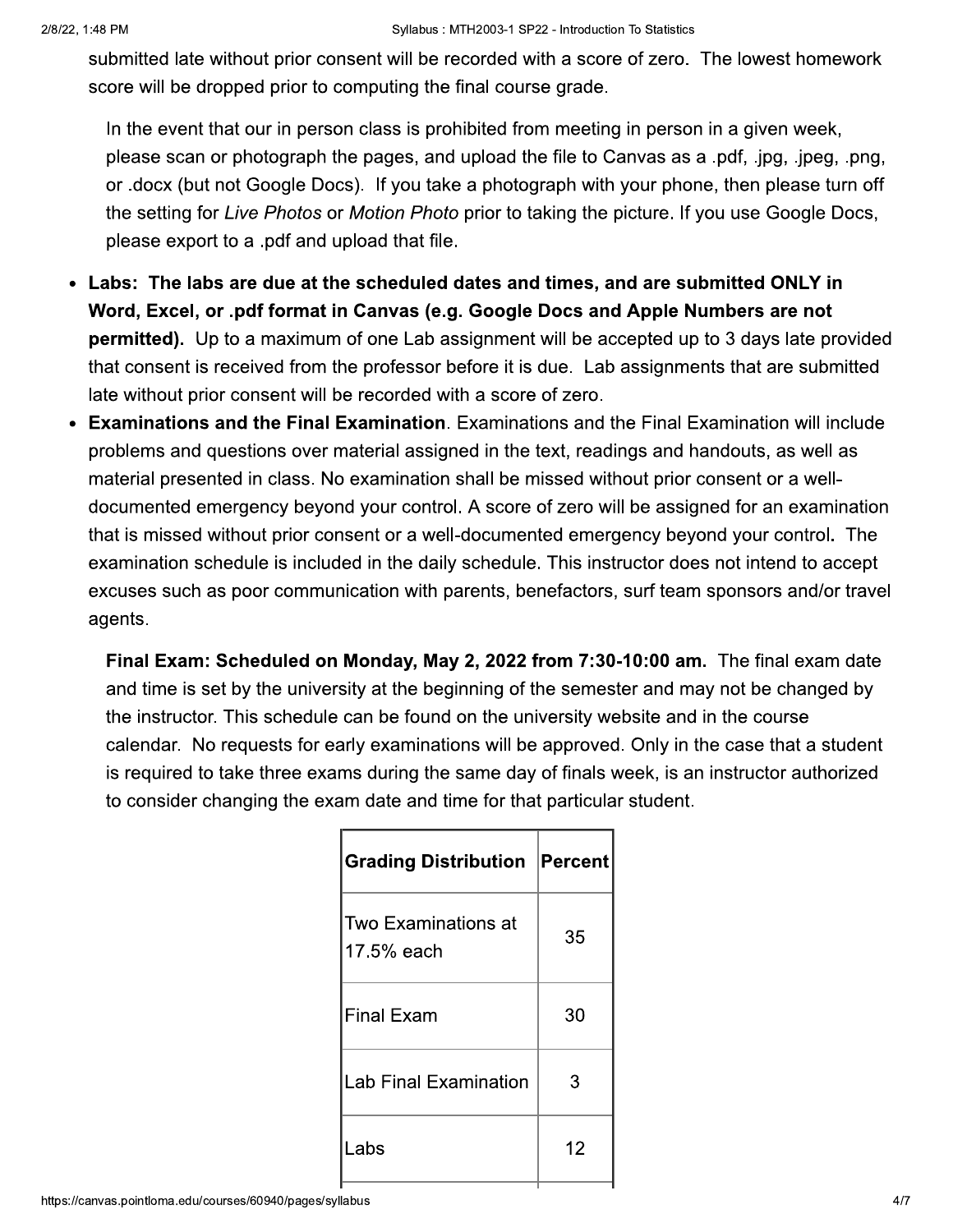Syllabus: MTH2003-1 SP22 - Introduction To Statistics

| Total                   | 100 |
|-------------------------|-----|
| Classwork               | 5   |
| <b>Written Homework</b> | 10  |
| <b>Online Homework</b>  | 5   |

### **Grading Scale**

Grades are based on the number of points accumulated throughout the course with the following exception. A student must pass at least one of Examination 1, Examination 2, or the Final Examination in order to pass the class. That is, a score of 60% must be achieved on one of the Examinations, or else the final grade will be an F regardless of all other point totals. Approximate minimal percentages required to obtain a given grade are

| <b>Standard Grade Scale Based on</b><br><b>Percentages</b> |                    |                   |                      |                      |                   |  |  |
|------------------------------------------------------------|--------------------|-------------------|----------------------|----------------------|-------------------|--|--|
|                                                            | A                  | в                 | C                    | D                    | F                 |  |  |
| ÷                                                          |                    | $[87.5-$<br>90.0) | $[77.5-$<br>$80.0$ ) | $[67.5-$<br>$70.0$ ) |                   |  |  |
|                                                            | [92.5]<br>$-100$ ] | $[82.5-$<br>87.5) | $[72.5-$<br>77.5)    | [62.5]<br>$-67.5)$   | $[0.0 -$<br>60.0) |  |  |
|                                                            | $[90.0 -$<br>92.5) | $-0.08$<br>82.5)  | $[70.0 -$<br>72.5)   | $[60.0 -$<br>62.5)   |                   |  |  |

### **INCOMPLETES AND LATE ASSIGNMENTS**

All assignments are to be submitted/turned in by the beginning of the class session when they are due—including assignments posted in Canvas. We understand that life happens, if you contact your instructor prior to the due date of the assignment you may request one extension as indicated above. Incompletes will only be assigned in extremely unusual circumstances.

### **CLASS ENROLLMENT**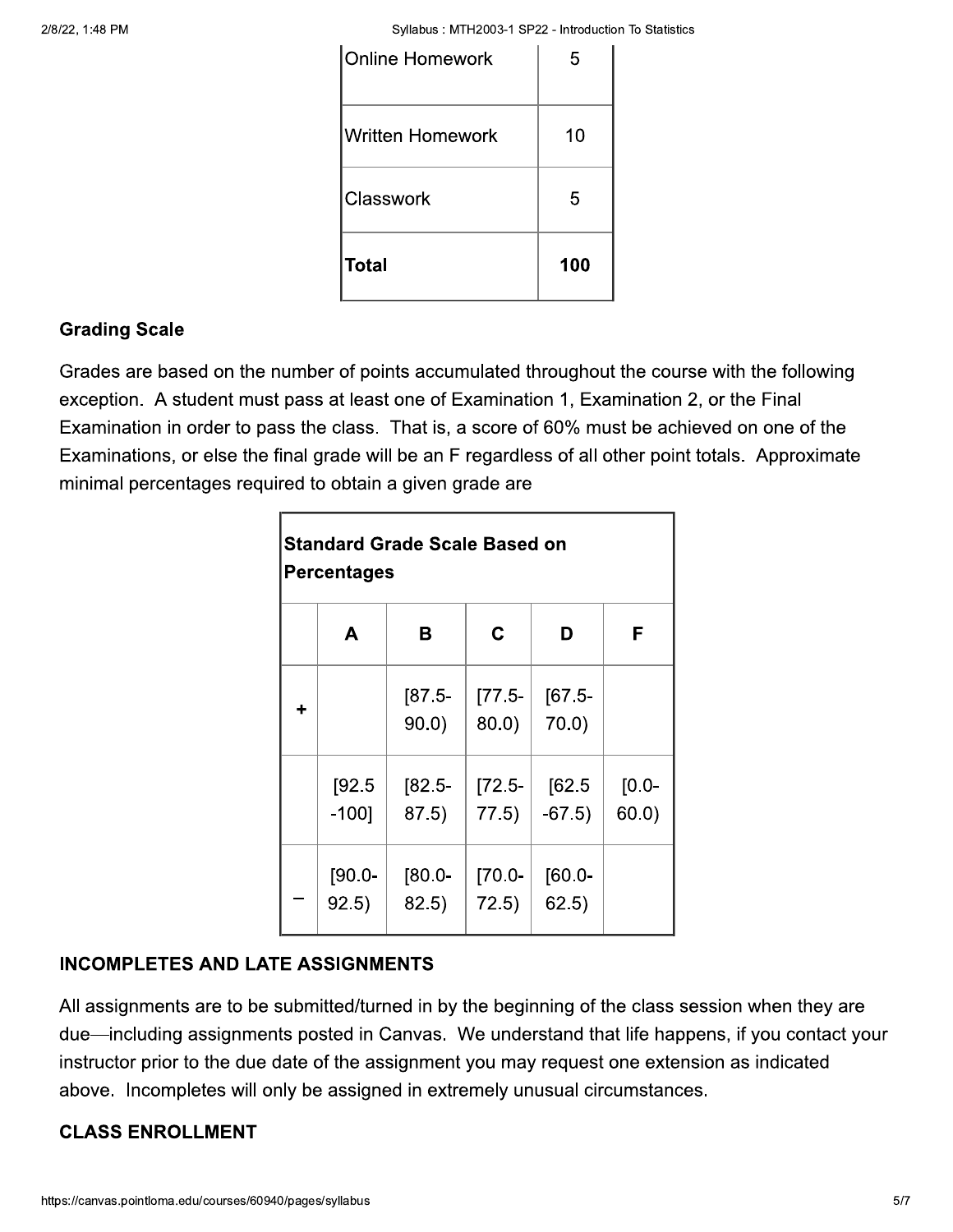It is the student's responsibility to maintain his/her class schedule. Should the need arise to drop this course (personal emergencies, poor performance, etc.), the student has the responsibility to follow through (provided the drop date meets the stated calendar deadline established by the university). not the instructor. Simply ceasing to attend this course or failing to follow through to arrange for a change of registration (drop/add) may easily result in a grade of F on the official transcript.

### PLNU COPYRIGHT POLICY

Point Loma Nazarene University, as a non-profit educational institution, is entitled by law to use materials protected by the US Copyright Act for classroom education. Any use of those materials outside the class may violate the law.

### PLNU ACADEMIC HONESTY POLICY

Students should demonstrate academic honesty by doing original work and by giving appropriate credit to the ideas of others. Academic dishonesty is the act of presenting information, ideas, and/or concepts as one's own when in reality they are the results of another person's creativity and effort. A faculty member who believes a situation involving academic dishonesty has been detected may assign a failing grade for that assignment or examination, or, depending on the seriousness of the offense, for the course. Faculty should follow and students may appeal using the procedure in the university Catalog. See Academic Policies (http://catalog.pointloma.edu/content.php? catoid=18&navoid=1278) for definitions of kinds of academic dishonesty and for further policy information.

### PLNU ACADEMIC ACCOMMODATIONS POLICY

PLNU is committed to providing equal opportunity for participation in all its programs, services, and activities. Students with disabilities may request course-related accommodations by contacting the Educational Access Center (EAC), located in the Bond Academic Center (EAC@pointloma.edu (https://mail.google.com/mail/?view=cm&fs=1&tf=1&to=EAC@pointloma.edu) or 619-849-2486). Once a student's eligibility for an accommodation has been determined, the EAC will issue an academic accommodation plan ("AP") to all faculty who teach courses in which the student is enrolled each semester.

PLNU highly recommends that students speak with their professors during the first two weeks of each semester/term about the implementation of their AP in that particular course and/or if they do not wish to utilize some or all of the elements of their AP in that course.

Students who need accommodations for a disability should contact the EAC as early as possible (i.e., ideally before the beginning of the semester) to assure appropriate accommodations can be provided. It is the student's responsibility to make the first contact with the EAC.

### PLNU ATTENDANCE AND PARTICIPATION POLICY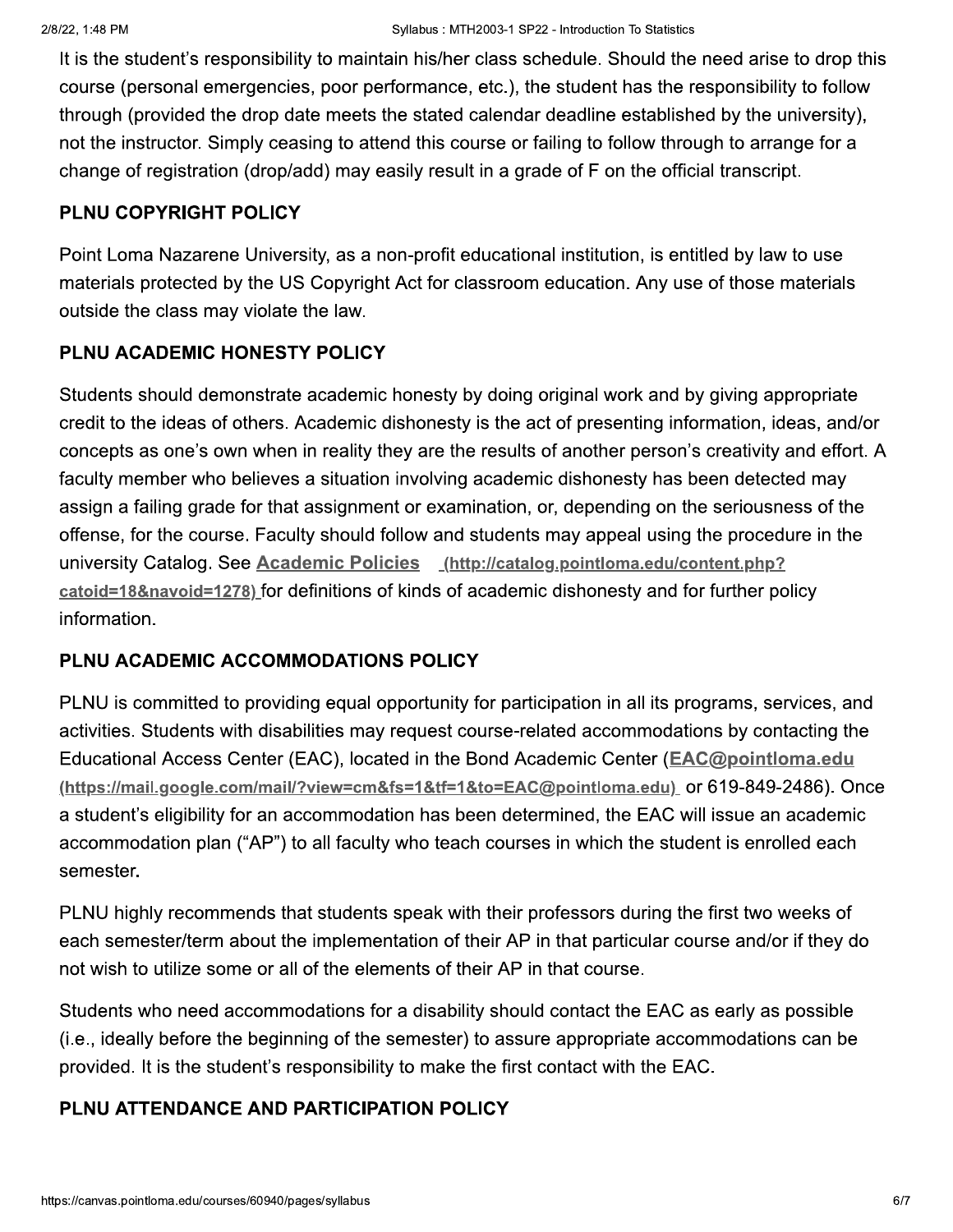Attendance is expected at each class session. In the event of an absence you are responsible for the material covered in class and the assignments given that day.

Regular and punctual attendance at all classes is considered essential to optimum academic achievement. If the student is absent from more than 10 percent of class meetings, the faculty member can file a written report which may result in de-enrollment. If the absences exceed 20 percent, the student may be de-enrolled without notice until the university drop date or, after that date, receive the appropriate grade for their work and participation. See Academic Policies (http://catalog.pointloma.edu/content.php?catoid=18&navoid=1278) for further information about class attendance.

### **CLASS ENROLLMENT:**

It is the student's responsibility to maintain his/her class schedule. Should the need arise to drop this course (personal emergencies, poor performance, etc.), the student has the responsibility to follow through (provided the drop date meets the stated calendar deadline established by the university), not the instructor. Simply ceasing to attend this course or failing to follow through to arrange for a change of registration (drop/add) may easily result in a grade of F on the official transcript.

### **STATE AUTHORIZATION**

State authorization is a formal determination by a state that Point Loma Nazarene University is approved to conduct activities regulated by that state. In certain states outside California, Point Loma Nazarene University is not authorized to enroll online (distance education) students. If a student moves to another state after admission to the program and/or enrollment in an online course. continuation within the program and/or course will depend on whether Point Loma Nazarene University is authorized to offer distance education courses in that state. It is the student's responsibility to notify the institution of any change in his or her physical location. Refer to the map on State Authorization (https://www.pointloma.edu/offices/office-institutional-effectivenessresearch/disclosures) to view which states allow online (distance education) outside of California.

### **SPIRITUAL CARE**

Please be aware PLNU strives to be a place where you grow as whole persons. To this end, we provide resources for our students to encounter God and grow in their Christian faith. If students have questions, a desire to meet with the chaplain or have prayer requests you can contact the Office of Spiritual Development (https://www.pointloma.edu/offices/spiritual-development)

 $\blacktriangleright$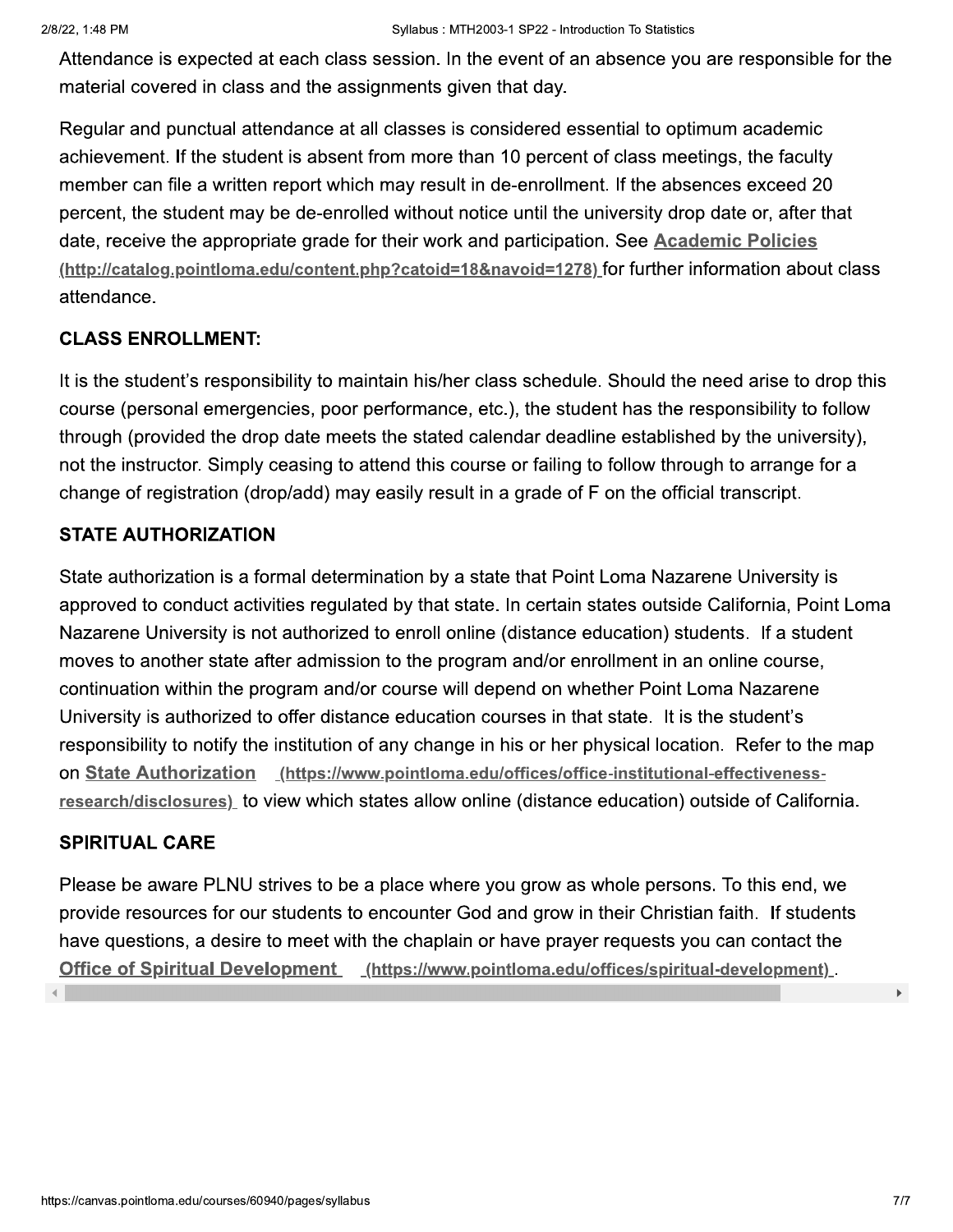|  | <b>Spring 2022</b> |
|--|--------------------|
|  |                    |

## **Spring 2022 MTH2003 Calendar**

|          | Sun | Mon                                        | Tues                                                                                                | Wed                  | <b>Thurs</b>                                                                                                                     | Fri                  | <b>Sat</b>                                                                           |
|----------|-----|--------------------------------------------|-----------------------------------------------------------------------------------------------------|----------------------|----------------------------------------------------------------------------------------------------------------------------------|----------------------|--------------------------------------------------------------------------------------|
| January  | Q.  | 10                                         | 11<br>Monday Schedule - No Class                                                                    | 12                   | 13<br>Introduction<br>Ch. 1 & 2                                                                                                  | 14                   | 15<br>Purchase Textbook (with Achieve Access Code)                                   |
|          |     |                                            |                                                                                                     |                      | 0-Introduction Lab*<br>Lab Assigned                                                                                              |                      | <b>Statistics Software (Excel or R)</b><br>Load                                      |
|          | 16  | 17                                         | 18<br>Reading<br>1: Picturing Dist. with Graphs<br>2: Describing Dist. with Numbers                 | 19                   | 20<br>Activities<br>1: Picturing Distributions with Graphs<br>2: Describing Distributions with Numbers                           | 21                   | $22^{1}$                                                                             |
|          |     | <b>Martin</b><br>Luther<br>King Jr.<br>Dav | Online HW: Ch. $1 & 2$<br>(1 <sup>st</sup> Try)<br>Open Lab<br>Lab <b>Due</b> : 0-Introduction Lab* |                      | Ch. 4, 5 & $6$<br>Introduction<br>Ch. 1 & 2<br>HW Assigned<br>(Written)<br>1-Summarizing Data<br>Lab Assigned                    |                      | (2 <sup>nd</sup> Try)<br><b>Online Due:</b><br>Ch. $1 & 2$                           |
|          | 23  | 24                                         | 25<br>Reading<br>4: Scatterplots and Correlation<br>5: Regression Analysis<br>6: Two-way Tables     | 26                   | 27<br>Activities<br>4: Scatterplots and Correlation<br>5: Regression Analysis<br>6: Two-way Tables                               | 28                   |                                                                                      |
|          |     |                                            | Open Lab                                                                                            |                      | Ch. 8 & 9<br>Introduction<br>Ch. 4. 5 & $6$<br>HW Assigned<br>(Written)<br>2-Relationships Between Two Variables<br>Lab Assigned |                      | <b>Online Due:</b><br>Ch. 4, 5 & 6 $(2nd Try)$                                       |
|          |     |                                            | Ch. 4. 5 & 6 $(1^{st}$ Try)<br>Online HW                                                            |                      | Written HW Due: Ch. 1 & 2                                                                                                        |                      | Lab Due:<br>1-Summarizing Data                                                       |
|          | 30  | 31                                         | Reading<br>8: Producing Data: Sampling<br>9: Producing Data: Experiments                            |                      | 8: Producing Data: Sampling<br>Activities<br>9:<br>Producing Data: Experiments                                                   |                      |                                                                                      |
|          |     |                                            | Open Lab<br>Online HW<br>Ch. 8 & 9<br>(1 <sup>st</sup> Try)                                         | Spiritual<br>Renewal | Ch.3<br>Introduction<br>HW Assigned<br>Ch. 8 & 9<br>(Written)<br>3-Gathering Data<br>Lab Assigned                                | Spiritual<br>Renewal | <b>Online Due:</b><br>Ch. $8 & 9$<br>(2nd Try)                                       |
|          |     |                                            | <b>Spiritual Renewal Week</b><br>Week                                                               |                      | Written HW Due:<br>Ch. 4, 5 & 6                                                                                                  | Week                 | Lab Due:<br>2-Relationships Between Two Variables                                    |
|          | 6   |                                            | Reading<br>3: The Normal Distributions                                                              | $\mathbf Q$          | 10<br>Activities<br>3: The Normal Distributions                                                                                  | 11                   | 12                                                                                   |
| February |     |                                            | Open Lab                                                                                            |                      | Ch.3<br>HW Assigned<br>(Written)<br><b>Review for the Exam</b>                                                                   |                      | <b>Online Due:</b><br>Ch.3<br>(2nd Try)                                              |
|          |     |                                            | Online HW<br>Ch.3<br>(1 <sup>st</sup> Try)                                                          |                      | Written HW Due:<br>Ch. $8 & 9$                                                                                                   |                      | Lab Due:<br>3-Gathering Data                                                         |
|          | 13  | 14                                         | 15<br>Ch. 15 & 16<br>Introduction                                                                   | 16                   | 17<br>Exam 1                                                                                                                     | 18                   | 19                                                                                   |
|          |     |                                            | <b>Review for Exam</b>                                                                              |                      | 4-Normal Distributions<br>Lab Assigned<br>Written HW Due:<br>Ch.3                                                                |                      |                                                                                      |
|          | 20  | 21                                         | 22<br>Reading<br>15: Sampling Distributions<br>16: Confidence Intervals: The Basics                 | 23                   | <b>Exam 1 Returned</b><br>24<br>15: Sampling Distributions<br>Activities<br>16: Confidence Intervals: The Basics                 | 25                   | 26                                                                                   |
|          |     |                                            | Open Lab<br>(1 <sup>st</sup> Try)<br>Online HW<br>Ch. 15 & 16                                       |                      | HW Assigned<br>Ch. 15 & 16<br>(Written)<br>Lab Assigned 5-Sampling Distributions                                                 |                      | Ch. $15 \& 16$ (2nd Try)<br><b>Online Due:</b><br>4-Normal Distributions<br>Lab Due: |
|          | 27  | 28                                         | 17: Tests of Significance: The Basics<br>Reading<br>18: Inference in Practice                       | $\mathcal{D}$        | 17: Tests of Significance: The Basics<br>Activities<br>18: Inference in Practice                                                 |                      |                                                                                      |
|          |     |                                            | Open Lab                                                                                            |                      | HW Assigned<br>Ch. 17 & 18<br>(Written)<br>Lab Assigned<br>6-Confidence Intervals                                                |                      | <b>Online Due:</b><br>Ch. $17 \& 18$ (2nd Try)                                       |
|          |     |                                            | (1 <sup>st</sup> Try)<br>Online HW<br>Ch. 17 & 18                                                   |                      | Written HW Due: Ch. 15 & 16                                                                                                      |                      | Lab Due:<br><b>5-Sampling Distributions</b>                                          |